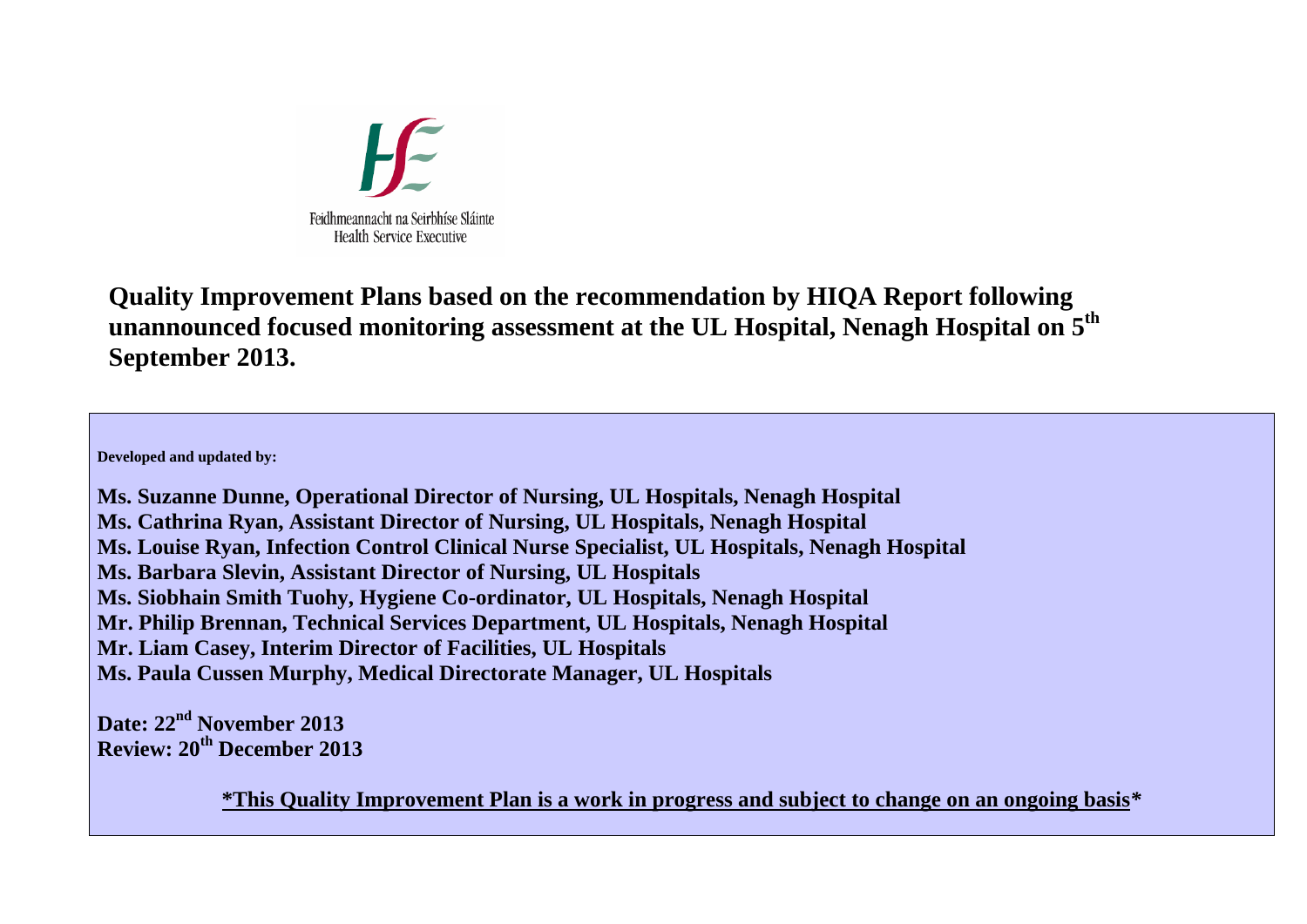| Ref. No.                                                  | <b>Findings by HIQA</b>                                                                                               | <b>Action Plans</b>                                                                                                                                       | <b>Actions taken</b>                                                                                                                           | <b>Target</b>                     | <b>Lead Responsibility</b>                                           | <b>Progress to date</b>                                           | <b>Outcome</b>                                                                                                                                                         |
|-----------------------------------------------------------|-----------------------------------------------------------------------------------------------------------------------|-----------------------------------------------------------------------------------------------------------------------------------------------------------|------------------------------------------------------------------------------------------------------------------------------------------------|-----------------------------------|----------------------------------------------------------------------|-------------------------------------------------------------------|------------------------------------------------------------------------------------------------------------------------------------------------------------------------|
| Standard 3<br>Environment<br>and Facilities<br>Management | Adhesive<br>residue<br>tape<br>found on heads of beds,<br>white trunking panels. -<br><b>Medical 1 Ward/Medical 2</b> | Inform and educate staff<br>that the practice of using<br>sellotape on patient<br>equipment is prohibited.                                                | Memo to all staff re use of<br>sellotape on patient<br>equipment.                                                                              | <b>Timeframe</b><br>November 2013 | Siobhain Smith Tuohy                                                 | Memo circulated to all<br>departments.                            | Ongoing monitoring and<br>surveillance.                                                                                                                                |
|                                                           | Ward                                                                                                                  | Introduction of cleaning<br>records for all patient<br>areas, co-signed by<br>department manager                                                          | Cleaning records for all<br>department areas<br>completed                                                                                      | November 2013                     | <b>Hygiene Services</b><br>Ann Starr McDonagh<br>Siobhain McLoughney | Cleaning records completed for<br>implementation November<br>2013 | <b>Implementation to Medical</b><br>Floor November 2013                                                                                                                |
|                                                           |                                                                                                                       | Ongoing monitoring,<br>action and evaluation by<br>department, hygiene and<br>nursing managers.<br>Evaluate compliance by<br>means of department<br>audit | New department audit tool<br>circulated to department<br>managers for immediate<br>implementation.                                             | October 2013                      | <b>Department Managers</b>                                           | Closed                                                            | Ongoing Monthly audit and<br>action deficits as per audit<br>schedule.                                                                                                 |
| Standard 3<br>Environment<br>and Facilities               | <b>Sticky residue noted on</b><br>patient bed lockers<br>Dust under mattresses at                                     | Immediate clean of<br>medical departments.                                                                                                                | Immediate deep clean of<br>medical departments<br>arranged                                                                                     | September 2103                    | Cathrina Ryan<br><b>ADON</b> Office                                  | Closed                                                            | Ongoing monitoring, action<br>and evaluation by department,<br>hygiene and nursing managers.                                                                           |
| Management                                                | edge of metal bases.                                                                                                  | Introduction of cleaning<br>records for all patient<br>areas, co-signed by<br>department manager                                                          | Cleaning records for<br>medical department areas<br>completed<br>New cleaning records to be<br>checked and co signed by<br>department managers | November 2013                     | Siobhain Smith Tuohy<br>Ann Starr McDonagh<br>Siobhain McLoughney    | Cleaning records completed for<br>implementation November<br>2013 |                                                                                                                                                                        |
|                                                           |                                                                                                                       | Ongoing monitoring,<br>action and evaluation by<br>department, hygiene and<br>nursing managers.<br>Evaluate compliance by<br>means of department<br>audit | Evaluate compliance by<br>means of department audit                                                                                            | Monthly Audit as per<br>schedule  | <b>Department Managers</b>                                           | New audit tool distributed and<br>implemented                     | Ongoing monitoring, action<br>and evaluation by department,<br>hygiene and nursing managers.<br>Ongoing Monthly audit and<br>action deficits as per audit<br>schedule. |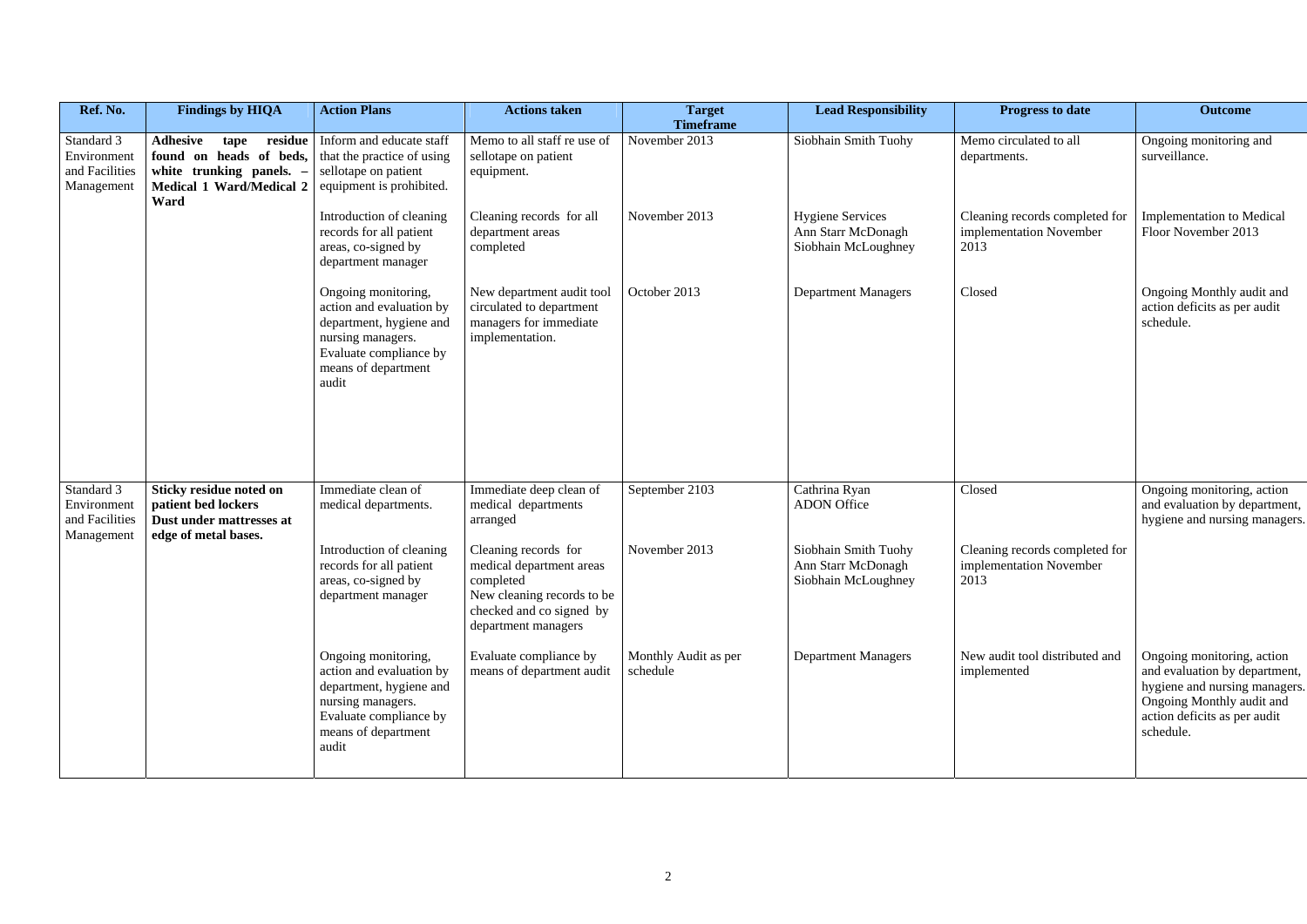| Ref. No.                                                  | <b>Findings by HIQA</b>                                                                                                                                           | <b>Action Plans</b>                                                                               | <b>Actions taken</b>                                                                                                                           | <b>Target</b><br><b>Timeframe</b> | <b>Lead Responsibility</b>                                                                 | <b>Progress to date</b>                                           | <b>Outcome</b>                                                                                                                                                         |
|-----------------------------------------------------------|-------------------------------------------------------------------------------------------------------------------------------------------------------------------|---------------------------------------------------------------------------------------------------|------------------------------------------------------------------------------------------------------------------------------------------------|-----------------------------------|--------------------------------------------------------------------------------------------|-------------------------------------------------------------------|------------------------------------------------------------------------------------------------------------------------------------------------------------------------|
| Standard 3<br>Environment<br>and Facilities<br>Management | Dust and grime in the<br>corners of floors in patient<br>areas.<br>Dust noted on light fittings<br>and curtain rails.<br><b>Medical 1 Ward /Medical 2</b><br>Ward | Introduction of cleaning<br>records for all patient<br>areas, co-signed by<br>department manager. | Immediate deep clean of<br>medical departments<br>arranged                                                                                     | September 2103                    | Cathrina Ryan Cummins<br><b>ADON</b> Office                                                | Closed                                                            | Ongoing monitoring, action<br>and evaluation by department,<br>hygiene and nursing managers.                                                                           |
|                                                           |                                                                                                                                                                   |                                                                                                   | Cleaning records for<br>medical department areas<br>completed<br>New cleaning records to be<br>checked and co signed by<br>department managers | November 2013                     | Siobhain Smith Tuohy<br>Ann Starr McDonagh<br>Siobhain McLoughney                          | Cleaning records completed for<br>implementation November<br>2013 |                                                                                                                                                                        |
|                                                           |                                                                                                                                                                   | Ongoing monitoring,<br>action and evaluation by<br>department, hygiene and<br>nursing managers    | Evaluate compliance by<br>means of department audit                                                                                            | Monthly Audit as per<br>schedule  | <b>Department Managers</b>                                                                 | New audit tool distributed and<br>implemented                     | Ongoing monitoring, action<br>and evaluation by department,<br>hygiene and nursing managers.<br>Ongoing Monthly audit and<br>action deficits as per audit<br>schedule. |
| Standard 3<br>Environment<br>and Facilities<br>Management | Protective paint missing<br>from patient beds, lockers<br>and bed tables. Medical 1<br><b>Ward/Medical 2</b>                                                      | Full patient equipment<br>audit arranged with<br>external company                                 | Arrange patient equipment<br>audit to identify equipment<br>requiring refurbishment<br>including patient's beds,<br>bed tables I.V. stands.    | October 2013                      | Siobhain Smith Tuohy                                                                       | $Closed -$<br>Audit completed October 2013                        | Ongoing monitoring, action<br>and evaluation by department,<br>hygiene and nursing managers                                                                            |
|                                                           |                                                                                                                                                                   | Application to relevant<br>budget holder for funding<br>approval                                  | Application submitted and<br>funding approved                                                                                                  | November 2013                     | <b>Suzanne Dunne</b><br>Paula Cussen Murphy                                                | Closed-<br>Approval for funding granted<br>November 2013          |                                                                                                                                                                        |
|                                                           |                                                                                                                                                                   | Refurbishment of<br>equipment to commence<br>once funding approval<br>agreed.                     | Refurbishment to be<br>coordinated with<br>department managers and<br>external company                                                         | January 2014                      | Siobhain McLoughney<br>Ann Starr McDonagh<br>Phillip Brennan<br><b>Department Managers</b> | Commencing November 2013<br>Completion by January 2014            | Ongoing maintenance<br>programme to be developed.                                                                                                                      |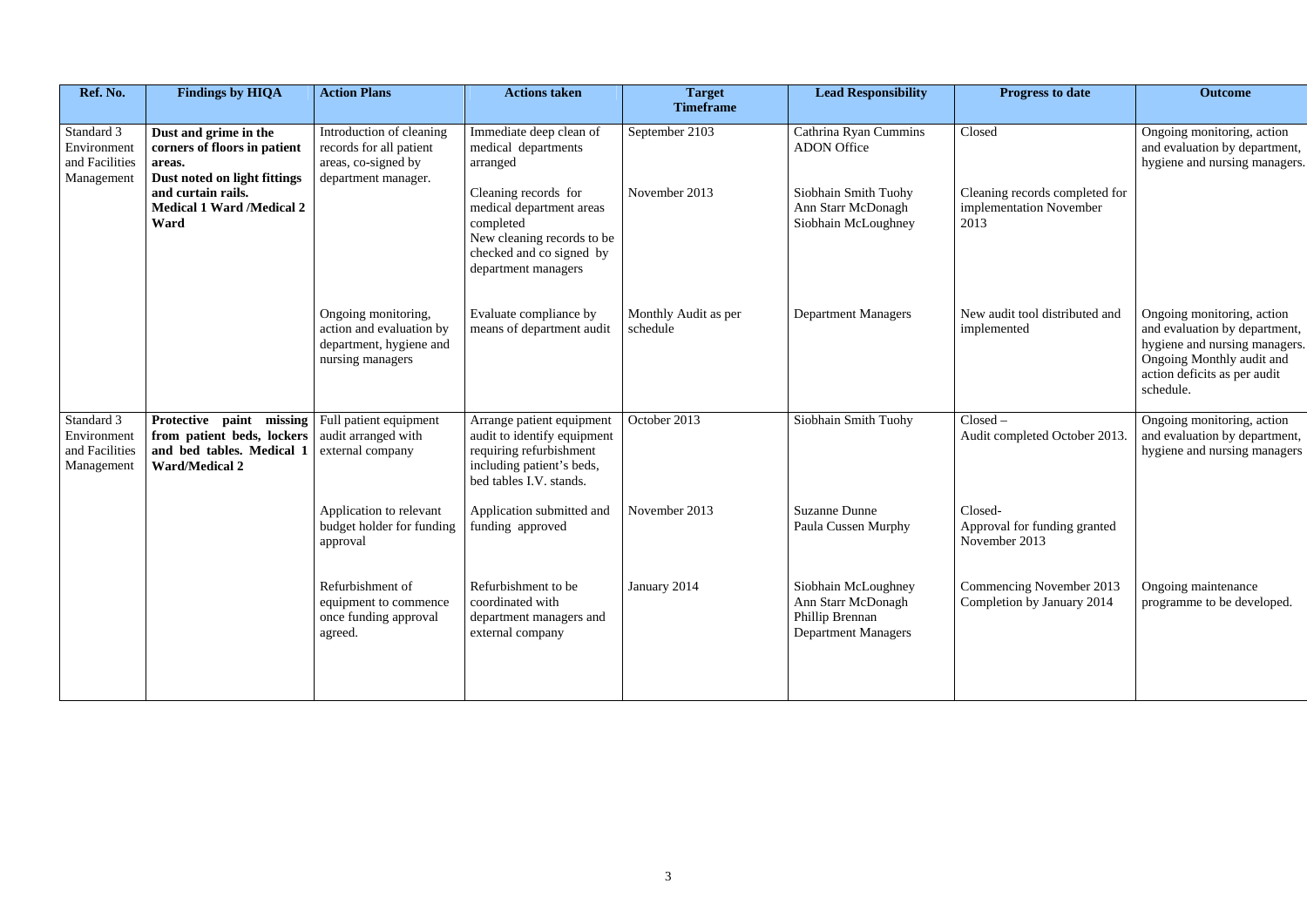| Ref. No.                                                  | <b>Findings by HIQA</b>                                                                                                                                  | <b>Action Plans</b>                                                                                                                                                                    | <b>Actions taken</b>                                                                                                                           | <b>Target</b><br><b>Timeframe</b> | <b>Lead Responsibility</b>                                                                           | <b>Progress to date</b>                                           | <b>Outcome</b>                                                                              |
|-----------------------------------------------------------|----------------------------------------------------------------------------------------------------------------------------------------------------------|----------------------------------------------------------------------------------------------------------------------------------------------------------------------------------------|------------------------------------------------------------------------------------------------------------------------------------------------|-----------------------------------|------------------------------------------------------------------------------------------------------|-------------------------------------------------------------------|---------------------------------------------------------------------------------------------|
| Standard 3<br>Environment<br>and Facilities<br>Management | <b>Damage</b> to walls and To ensure all walls,<br>flaking, chipped paint on<br>walls.<br>Paint on walls, radiators,<br>pipe work and wooden<br>borders. | radiators and surfaces are<br>in a good state of repair<br>clean and intact.<br>Agreed painting schedule<br>with Technical Services                                                    | Painting schedule agreed<br>with technical services                                                                                            | October 2013                      | Phillip Brennan Technical<br>Services<br><b>CNMII</b> of clinical areas                              | Painting schedule has been<br>completed Medical 1 Ward            | Ongoing schedule of painting<br>to all areas of the hospital.                               |
| Standard 3<br>Environment<br>and Facilities<br>Management | <b>Medical</b><br>Ward floor<br>-1<br>covering in patient toilet<br>shower area<br>and<br>area<br>requires<br>and<br>damaged<br>repairs                  | Arrange replacement of<br>floor covering in patient<br>toilet/shower, Medical 1<br>Ward.                                                                                               | Discussed with technical<br>services and facilities<br>manager regarding planned<br>refurbishment.                                             | December 2013                     | Phillip Brennan<br><b>Suzanne Dunne</b><br>Liam Casey<br><b>Department Manager</b><br>Medical 1 Ward |                                                                   | Ongoing monitoring, action<br>and evaluation by department,<br>hygiene and nursing managers |
|                                                           |                                                                                                                                                          | Submit plan and develop<br>nursing contingency plan<br>for replacement of floor<br>covering Medical 1 Ward<br>toilet dirty utility and<br>shower area as part of<br>area refurbishment | Plans developed and<br>submitted. Funding<br>approved.                                                                                         | November 2013                     | ADON office                                                                                          | Planned refurbishment for<br>December 2013                        |                                                                                             |
| Standard 3<br>Environment<br>and Facilities               | Floor in Medical 1 Ward   Immediate deep clean of<br>toilet and shower<br>area<br>requiring cleaning                                                     | Medical 1 Ward toilet and<br>shower area.                                                                                                                                              | Immediate department<br>deep clean completed.                                                                                                  | September 2013                    | <b>ADON</b> Office<br>Cathrina Ryan Cummins<br>Elaine O Sullivan                                     | Closed                                                            | Ongoing monitoring, action<br>and evaluation by department,<br>hygiene and nursing managers |
| Management                                                |                                                                                                                                                          | Introduction of cleaning<br>records for all patient<br>areas, co-signed by<br>department manager                                                                                       | Cleaning records for<br>medical department areas<br>completed<br>New cleaning records to be<br>checked and co signed by<br>department managers | November 2013                     | Siobhain Smith Tuohy<br>Ann Starr McDonagh<br>Siobhain McLoughney                                    | Cleaning records completed for<br>implementation November<br>2013 |                                                                                             |
|                                                           |                                                                                                                                                          | Ongoing monitoring,<br>action and evaluation by<br>department, hygiene and<br>nursing managers.<br>Evaluate compliance by<br>means of department<br>audit                              | As per department audit<br>schedules                                                                                                           | November 2013                     | <b>Department Managers</b>                                                                           | Cleaning records completed for<br>implementation November<br>2013 |                                                                                             |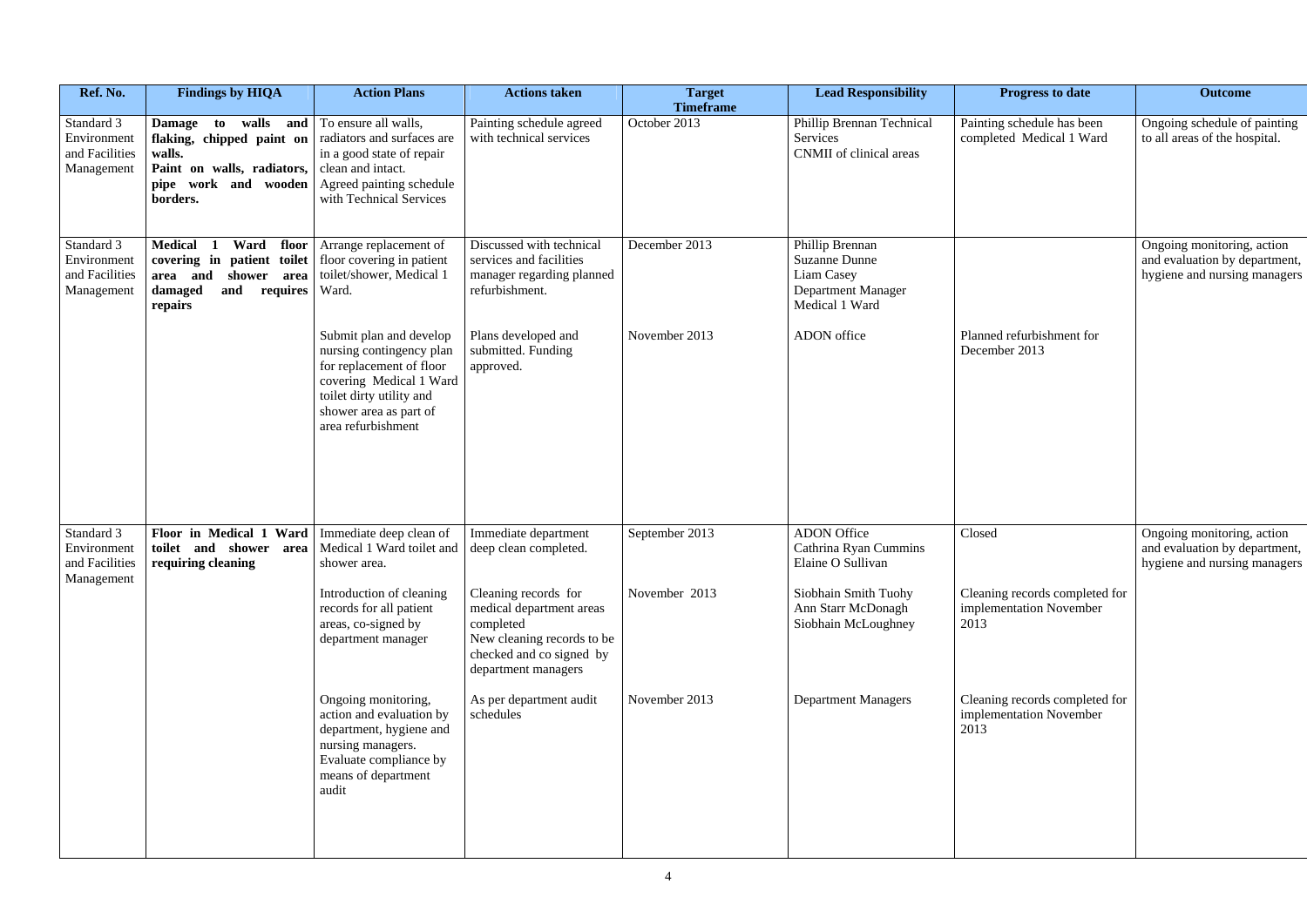| Ref. No.                                                  | <b>Findings by HIQA</b>                                                                            | <b>Action Plans</b>                                                                                                                                       | <b>Actions taken</b>                                                                                                                           | <b>Target</b><br><b>Timeframe</b> | <b>Lead Responsibility</b>                                                                      | <b>Progress to date</b>                                                                                                                           | <b>Outcome</b>                                                                              |
|-----------------------------------------------------------|----------------------------------------------------------------------------------------------------|-----------------------------------------------------------------------------------------------------------------------------------------------------------|------------------------------------------------------------------------------------------------------------------------------------------------|-----------------------------------|-------------------------------------------------------------------------------------------------|---------------------------------------------------------------------------------------------------------------------------------------------------|---------------------------------------------------------------------------------------------|
| Standard 3<br>Environment<br>and Facilities<br>Management | Inappropriate storage of<br>patient equipment in<br>patient areas and on<br>corridor-Medical Wards | Identify suitable area for<br>the storage of patient<br>equipment on the ground<br>floor                                                                  | Area identified for the<br>storage of patient<br>equipment for medical<br>ground floor.                                                        | October 2013                      | Phillip Brennan<br><b>Suzanne Dunne</b><br><b>Clinical Nurse managers</b>                       | Agreed with contractors that<br>newly identified storage area<br>for patient equipment will be<br>released to hospital December<br>$20^{th}$ 2013 | <b>Review December 2013</b>                                                                 |
|                                                           |                                                                                                    | Continuous Monitoring of<br>the management of<br>patient equipment in<br>clinical areas by the<br><b>Clinical Nurse Managers</b>                          | <b>Clinical Nurse Managers</b><br>advised regarding<br>appropriate storage and<br>management of patient<br>equipment.                          |                                   |                                                                                                 | Closed - Circular sent to all<br>Clinical Nurse Managers.                                                                                         | Ongoing monitoring action and<br>review at department level                                 |
| Standard 3<br>Environment<br>and Facilities<br>Management | pipes protruding<br>Water<br>from wall in one of patient<br>showers-Medical 1 Ward                 | Ensure pipes are<br>enclosed. and rendered<br>safe                                                                                                        | Pipe work has been<br>rendered safe                                                                                                            | September 2013                    | Phillip Brennan                                                                                 | Closed                                                                                                                                            | Review December 2013                                                                        |
|                                                           |                                                                                                    | Await installation of<br>clinical wash hand basin                                                                                                         | WHB to be installed to this<br>area                                                                                                            | December 2013                     | Phillip Brennan                                                                                 | Currently at tendering process                                                                                                                    |                                                                                             |
| Standard 3<br>Environment<br>and Facilities               | <b>Extractor</b><br>fan<br>requires<br>cleaning - Medical 1 Ward<br>showering area.                | Immediate action                                                                                                                                          | Extractor fans checked and<br>surface cleaned in all areas.                                                                                    | September 2013                    | <b>ADON</b> Office                                                                              | Closed<br>Extractor fans surface cleaned                                                                                                          | Ongoing monitoring, action<br>and evaluation by department,<br>hygiene and nursing managers |
| Management                                                |                                                                                                    | Introduction of cleaning<br>records for all patient<br>areas, co-signed by<br>department manager                                                          | Cleaning records for<br>medical department areas<br>completed<br>New cleaning records to be<br>checked and co signed by<br>department managers | November 2013                     | Siobhain Smith Tuohy<br>Ann Starr McDonagh<br>Siobhain McLoughney<br><b>Department Managers</b> | Cleaning records completed for<br>implementation November<br>2013                                                                                 |                                                                                             |
|                                                           |                                                                                                    | Ongoing monitoring,<br>action and evaluation by<br>department, hygiene and<br>nursing managers.<br>Evaluate compliance by<br>means of department<br>audit | As per department audit<br>schedules                                                                                                           | October 2013                      | <b>Department Managers</b>                                                                      |                                                                                                                                                   |                                                                                             |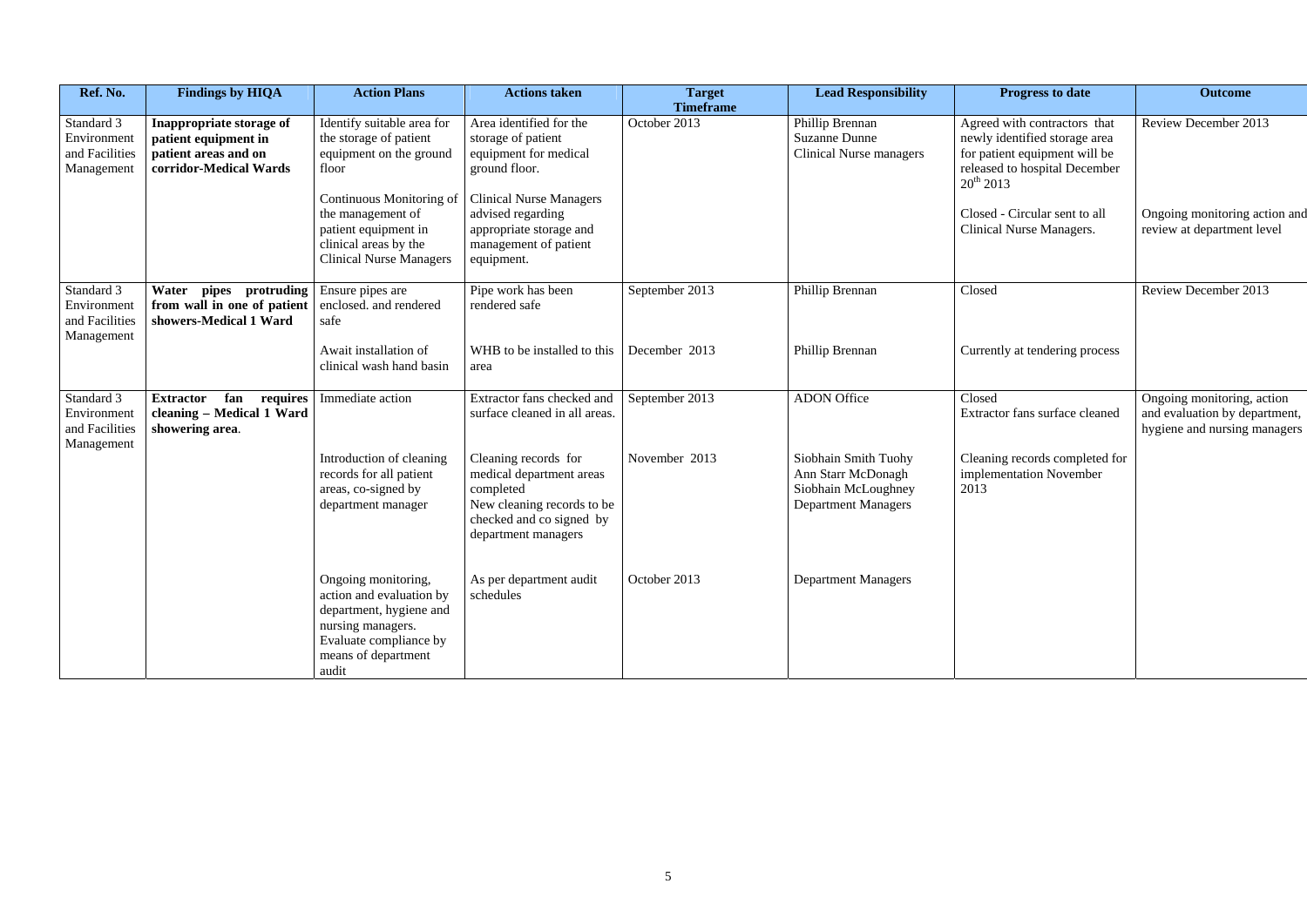| Ref. No.                                                  | <b>Findings by HIQA</b>                                                                                        | <b>Action Plans</b>                                                                                                              | <b>Actions taken</b>                                                                                                                                                        | <b>Target</b><br><b>Timeframe</b> | <b>Lead Responsibility</b>                                      |                                                                   |
|-----------------------------------------------------------|----------------------------------------------------------------------------------------------------------------|----------------------------------------------------------------------------------------------------------------------------------|-----------------------------------------------------------------------------------------------------------------------------------------------------------------------------|-----------------------------------|-----------------------------------------------------------------|-------------------------------------------------------------------|
| Standard 3<br>Environment<br>and Facilities<br>Management | Mop head<br>handle<br>and<br>inappropriately<br>stored<br>behind dirty utility door -<br><b>Medical 1 Ward</b> | Remove the mop storage<br>frame                                                                                                  | Mop storage frame<br>removed                                                                                                                                                | September 2013                    | Siobhain Smith Tuohy<br>Phillip Brennan                         | Closed                                                            |
|                                                           | Inappropriate storage of<br>cleaning equipment trolley<br>at department level -<br><b>Medical 1 Ward</b>       | Identify and establish<br>suitable cleaning<br>equipment room for<br>medical floor                                               | Cleaning equipment<br>storage area identified and<br>agreed                                                                                                                 | October 2013                      | Phillip Brennan<br><b>Suzanne Dunne</b><br>Siobhain Smith Tuohy | Plans d<br>storage<br>Technic<br>Depart<br><b>Works</b><br>Deceml |
|                                                           |                                                                                                                | Ensure cleaning<br>equipment is<br>appropriately stored in<br>current storage areas in<br>line with National<br><b>Standards</b> | Staff education provided in<br>relation to the appropriate<br>management and storage of<br>cleaning equipment in<br>clinical areas.                                         | September 2013                    | Siobhain Smith Tuohy                                            | Closed<br>Staff ed                                                |
| Standard 3<br>Environment<br>and Facilities<br>Management | <b>Dirty utility room Medical</b><br>1 Ward accessible to the<br><b>Public and unauthorised</b><br>personnel.  | Reduce and limit access<br>to dirty utility Medical 1<br>Ward to authorised<br>personnel only                                    | Interim measures to<br>prevent unauthorised<br>access to dirty utility room,<br>e.g. entrance door with<br>restricted access installed.                                     | November 2013                     | Phillip Brennan<br><b>Suzanne Dunne</b>                         | Closed                                                            |
|                                                           |                                                                                                                |                                                                                                                                  | Plans developed by Estates<br>Department and submitted<br>to CEO for redevelopment<br>of Medical 1 Ward area.                                                               | February 2014                     | Phillip Brennan<br><b>Suzanne Dunne</b><br>Joe Hoare            | Develo<br>Medica<br>capital i                                     |
| Standard 3<br>Environment<br>and Facilities<br>Management | <b>Clean utility facilities</b><br>required in Medical 1<br>Ward                                               | Identify and provide<br>appropriate clean utility<br>area for Medical 1 Ward                                                     | Meeting with key<br>stakeholders to identify and<br>provide a clean utility area<br>for Medical 1 Ward.<br>Plans developed and<br>submitted for Capital<br>funding approval | January 2014                      | <b>Suzanne Dunne</b><br>Phillip Brennan<br>Joe Hoare            | Funding<br>Current                                                |
|                                                           |                                                                                                                | Restricted access<br>recommended for the<br>allocated clean utility<br>area                                                      | Restricted access applied.                                                                                                                                                  | Immediate                         | Phillip Brennan<br>Elaine O Sullivan                            | Closed<br>Swipe a                                                 |

| <b>Lead Responsibility</b>                     | <b>Progress to date</b>                                                                                                                                              | <b>Outcome</b>                                                                              |
|------------------------------------------------|----------------------------------------------------------------------------------------------------------------------------------------------------------------------|---------------------------------------------------------------------------------------------|
| bhain Smith Tuohy<br>lip Brennan               | Closed                                                                                                                                                               | Ongoing monitoring, action<br>and evaluation by department,<br>hygiene and nursing managers |
| lip Brennan<br>anne Dunne<br>chain Smith Tuohy | Plans designed for Equipment<br>storage area through the<br><b>Technical Services and Estates</b><br>Department.<br>Works to be completed by $20th$<br>December 2013 |                                                                                             |
| hain Smith Tuohy                               | Closed<br>Staff education completed                                                                                                                                  |                                                                                             |
| lip Brennan<br>anne Dunne                      | Closed                                                                                                                                                               |                                                                                             |
| lip Brennan<br>anne Dunne<br>Hoare             | Development upgrade to<br>Medical 1 Ward awaiting<br>capital funding approval.                                                                                       | Review progress December<br>2013                                                            |
| anne Dunne<br>lip Brennan<br>Hoare             | Funding approved.<br>Currently at tendering process                                                                                                                  | December 2013                                                                               |
| lip Brennan<br>ne O Sullivan                   | Closed<br>Swipe access system installed                                                                                                                              |                                                                                             |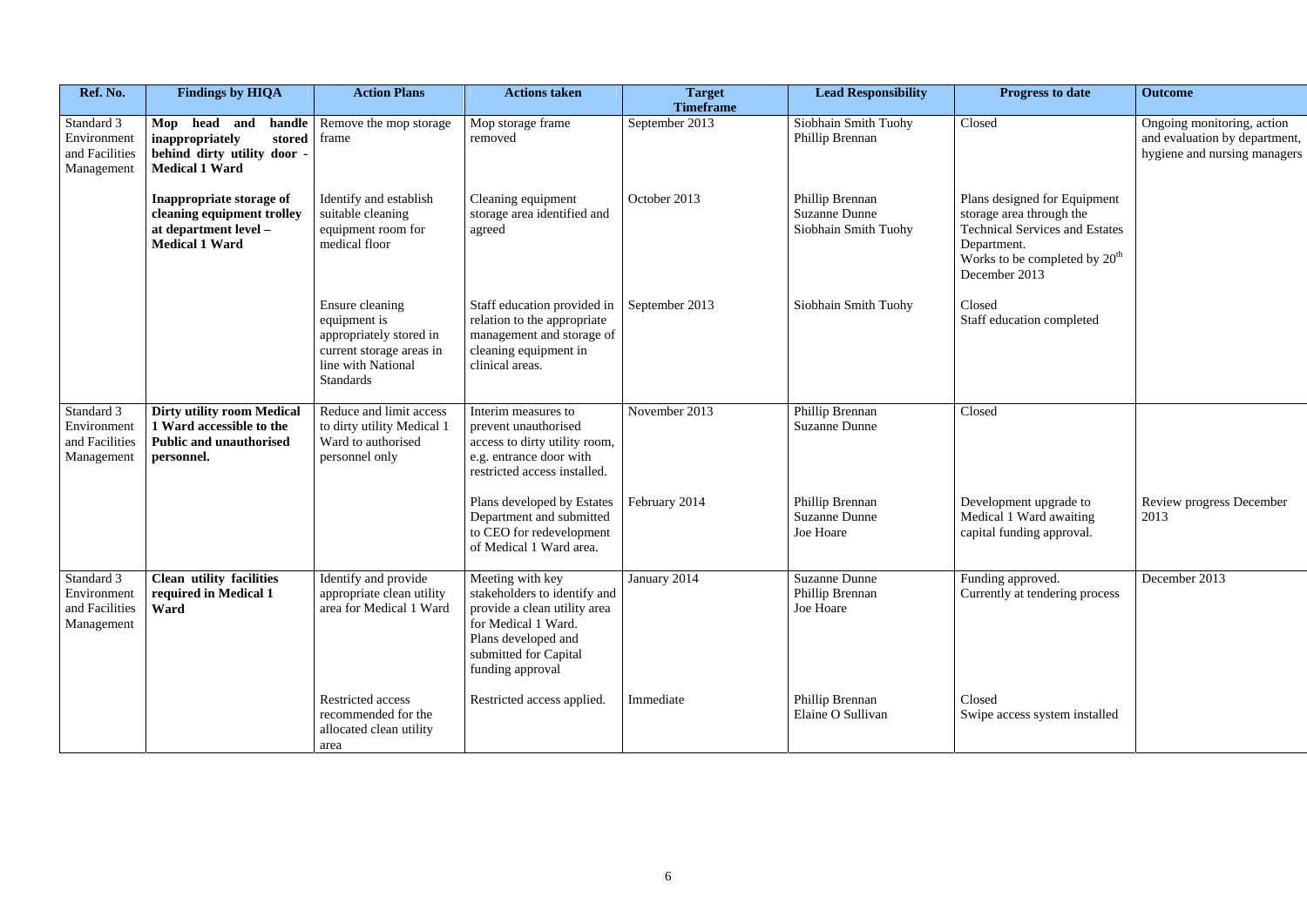| Ref. No.                                                  | <b>Findings by HIQA</b>                                                                                                                          | <b>Action Plans</b>                                                                                                     | <b>Actions taken</b>                                                                                                  | <b>Target</b><br><b>Timeframe</b> | <b>Lead Responsibility</b>                                                 |                                 |
|-----------------------------------------------------------|--------------------------------------------------------------------------------------------------------------------------------------------------|-------------------------------------------------------------------------------------------------------------------------|-----------------------------------------------------------------------------------------------------------------------|-----------------------------------|----------------------------------------------------------------------------|---------------------------------|
| Standard 3<br>Environment<br>and Facilities<br>Management | Inappropriate storage of<br>chemicals in dirty utility<br>-Medical 1<br>Inappropriate storage of<br>chemicals Clean utility-<br><b>Medical 2</b> | Immediate corrective<br>action taken                                                                                    | <b>Hygiene Services staff</b><br>advised on the<br>management of cleaning<br>products chemicals in<br>clinical areas. | September 2013.                   | <b>Clinical Nurse Managers?</b><br><b>ADONs</b><br><b>Hygiene Managers</b> | Closed                          |
|                                                           |                                                                                                                                                  | Staff education provided<br>on the appropriate<br>management and storage<br>of cleaning chemicals in<br>clinical areas. | Education provided for<br>hygiene services staff on<br>the appropriate storage of<br>chemicals                        | September 2013                    | Siobhain Smith Tuohy                                                       | Closed                          |
|                                                           |                                                                                                                                                  | Recommended the use of<br>a locked facility for the<br>storage of chemicals for<br>Medical 1 Ward                       | Locked cabinet sourced for<br>storage of chemicals<br>Medical 1 Ward                                                  | November 2013                     | Phillip Brennan<br>Siobhain Smith Tuohy                                    | Locked:<br>the desig<br>equipme |
|                                                           |                                                                                                                                                  | Recommend the use of<br>locked cleaning trolleys<br>for clinical areas                                                  | Suitable trolleys sourced<br>and quotations requested                                                                 | November 2013                     | Siobhain Smith Tuohy<br>Ann Starr McDonagh<br>Siobhan McLoughney           | Sourcing<br>submissi<br>funding |
|                                                           |                                                                                                                                                  | SOP on the appropriate<br>management of cleaning<br>chemicals in clinical<br>areas                                      | Develop SOP                                                                                                           | December 2013                     | Ann Starr McDonagh<br>Siobhain Smith Tuohy                                 | In progress                     |
|                                                           | Dust noted inside of<br>covered radiators Medical<br>2 Ward                                                                                      | <b>Advised Technical</b><br>Services to remove<br>radiator covers to<br>facilitate cleaning                             | Radiators covers, removed<br>to facilitate cleaning<br>(Technical Services).                                          | October 2013                      | Phillip Brennan<br><b>ADON</b> Office<br>Ann Starr McDonagh                | In Progr                        |
|                                                           |                                                                                                                                                  | Commence and develop<br>scheduled cleaning of<br>covered radiators                                                      | Covered radiators mapped<br>and schedule devised to<br>coordinate cleaning of<br>covered radiators                    | November 2013                     | Phillip Brennan<br>Ann Starr McDonagh                                      | In progress                     |

| <b>Lead Responsibility</b>                                  | <b>Progress to date</b>                                                   | <b>Outcome</b>                                                                              |
|-------------------------------------------------------------|---------------------------------------------------------------------------|---------------------------------------------------------------------------------------------|
| ical Nurse Managers?<br>ONs<br>iene Managers                | Closed                                                                    | Ongoing monitoring, action<br>and evaluation by department,<br>hygiene and nursing managers |
| <b>hain Smith Tuohy</b>                                     | Closed                                                                    |                                                                                             |
| lip Brennan<br>hain Smith Tuohy                             | Locked facility provided for<br>the designated cleaning<br>equipment room | To be installed December 2103                                                               |
| hain Smith Tuohy<br><b>Starr McDonagh</b><br>han McLoughney | Sourcing quotations for<br>submission for approval for<br>funding         | <b>Review December 2013</b>                                                                 |
| <b>Starr McDonagh</b><br>hain Smith Tuohy                   | In progress                                                               |                                                                                             |
| lip Brennan<br><b>ON Office</b><br><b>Starr McDonagh</b>    | In Progress                                                               | Ongoing in conjunction with<br>designated cleaning schedules                                |
| lip Brennan<br><b>Starr McDonagh</b>                        | In progress                                                               | Ongoing in conjunction with<br>designated cleaning schedules                                |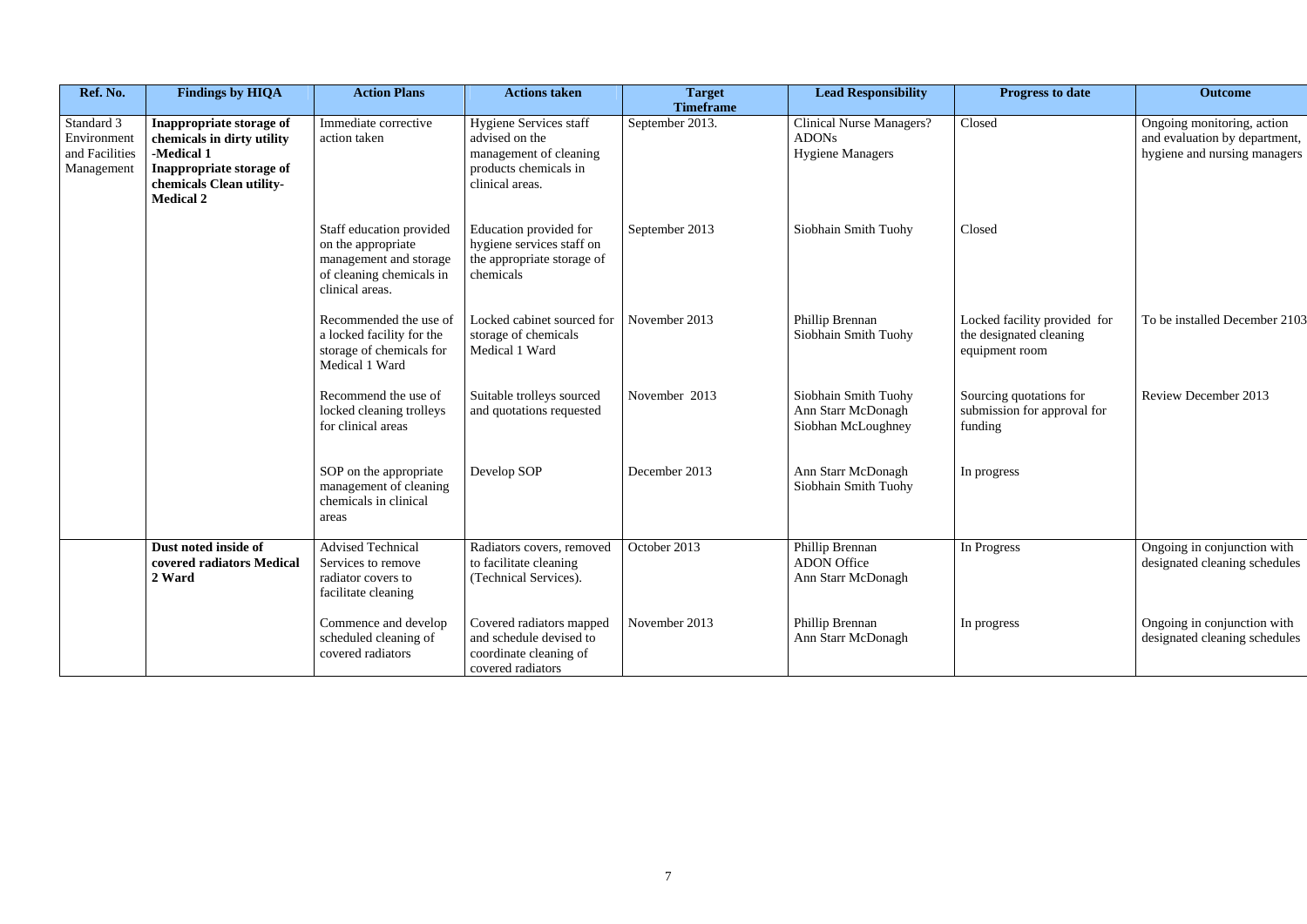| Ref. No.                                                  | <b>Findings by HIQA</b>                                                                                                    | <b>Action Plans</b>                                                                                                                                                                                                           | <b>Actions taken</b>                                                                                                                                                     | <b>Target</b><br><b>Timeframe</b> | <b>Lead Responsibility</b>              | <b>Progress to date</b>                                                                                                             | <b>Outcome</b>                                                                                                            |
|-----------------------------------------------------------|----------------------------------------------------------------------------------------------------------------------------|-------------------------------------------------------------------------------------------------------------------------------------------------------------------------------------------------------------------------------|--------------------------------------------------------------------------------------------------------------------------------------------------------------------------|-----------------------------------|-----------------------------------------|-------------------------------------------------------------------------------------------------------------------------------------|---------------------------------------------------------------------------------------------------------------------------|
| Standard 3<br>Environment<br>and Facilities<br>Management | Unsecured rigid waste bin<br>observed in dirty utility<br><b>Medical 1 Ward</b><br><b>Assembly details</b><br>incomplete.  | Immediate corrective<br>action taken                                                                                                                                                                                          | Staff educated on the<br>management of Healthcare<br>Risk Waste (including<br>Sharps bins)                                                                               | September 2013                    | Louise Ryan IPCN                        | Ongoing education sessions<br>provided<br>Audit of the management of<br>sharps containers conducted in<br>November 2013 (IPC Team). | Review in conjunction with the<br>ongoing Programme of<br><b>Infection Prevention and</b><br>Control education and audit. |
|                                                           |                                                                                                                            |                                                                                                                                                                                                                               | Infection Prevention &<br>Control (IPC) Team in<br>conjunction with the<br>supplier of Sharps<br>containers to facilitate<br>education sessions on<br>sharps management. | October & November 2013           | Barbara Slevin<br><b>ADON IPC Team</b>  |                                                                                                                                     |                                                                                                                           |
| Standard 3<br>Environment<br>and Facilities<br>Management | Inappropriate storage of<br>linen in Medical 1 Ward.                                                                       | Identify and provide<br>appropriate storage area<br>for clean linen                                                                                                                                                           | Interim linen Storage<br>facility sourced.                                                                                                                               | November 2013                     | Siobhain Smith Tuohy<br>Phillip Brennan | Awaiting quotation and<br>approval of funding                                                                                       | Review in line with planned<br>refurbishment of Medical 1<br>Ward                                                         |
| Standard 3<br>Environment<br>and Facilities<br>Management | Inappropriate segregation<br>of linen in Medical 1 Ward<br><b>Inappropriate placement of</b><br>linen skips Medical 2 Ward | Immediate action taken in<br>all departments<br>Signage to be distributed<br>to all departments<br>displaying clear<br>information on the<br>segregation of linen                                                             | Signage advising on the<br>correct segregation of linen<br>at department level<br>developed and distributed<br>to all departments                                        | September 2013                    | Siobhain Smith Tuohy                    | Closed                                                                                                                              |                                                                                                                           |
|                                                           |                                                                                                                            | Education to staff re safe<br>handling, segregation and<br>storage of linen at<br>department level.<br>Ongoing monitoring,<br>action and evaluation by<br>Clinical Nurse Managers,<br>Infection Prevention &<br>Control team. | Education sessions to be<br>facilitated by Infection<br>Prevention and Control                                                                                           | October 2013<br>December 2013     | Barbara Slevin<br><b>ADON IPC Team</b>  | Ongoing education sessions<br>provided                                                                                              | Review in conjunction with the<br>ongoing Programme of<br><b>Infection Prevention and</b><br>Control education and audit. |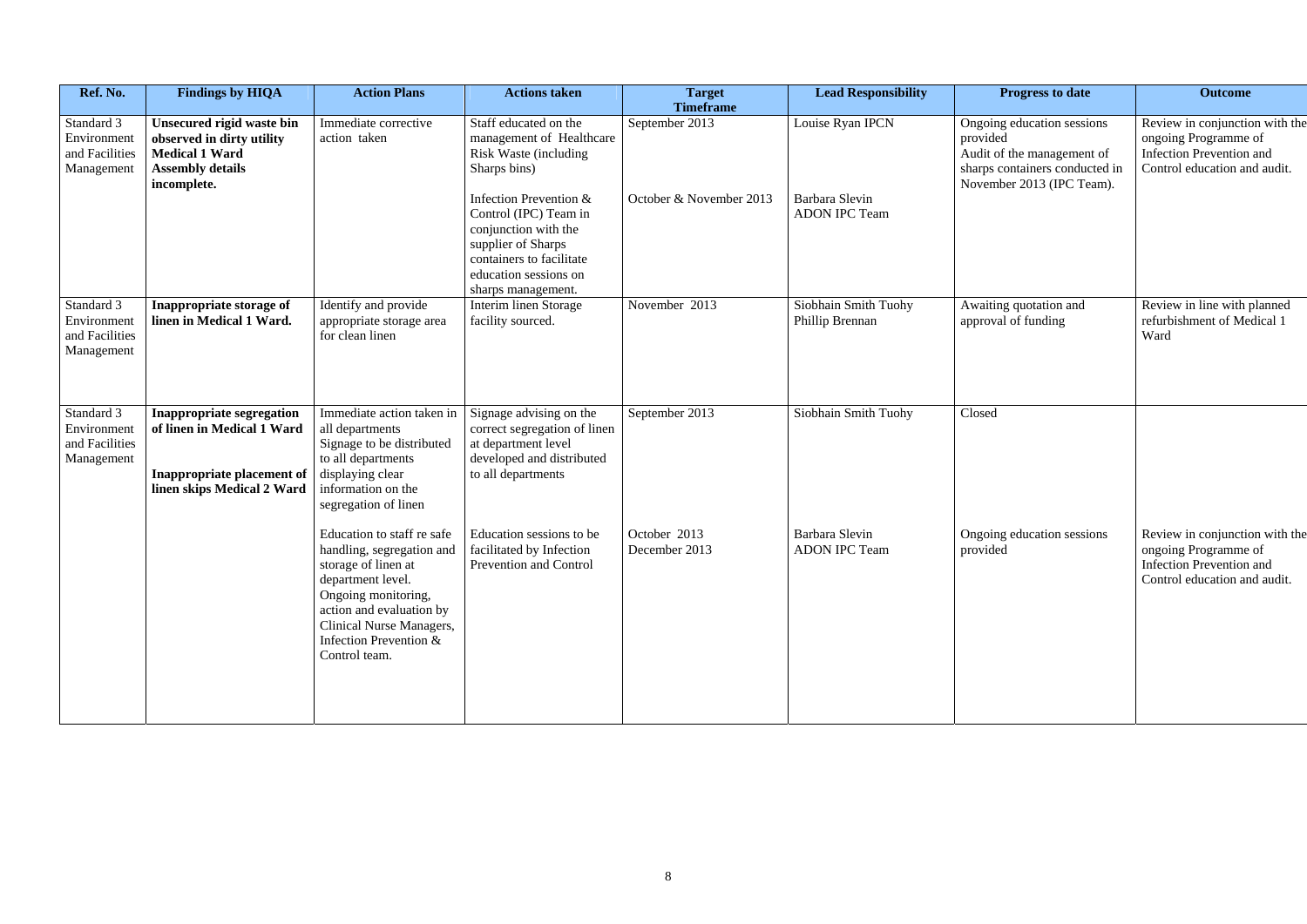| Ref. No.                                    | <b>Findings by HIQA</b>                                                                                                                             | <b>Action Plans</b>                                                                 | <b>Actions taken</b>                                                                                                        | <b>Target</b><br><b>Timeframe</b> | <b>Lead Responsibility</b>                   | <b>Progress to date</b>                                          | <b>Outcome</b>                                         |
|---------------------------------------------|-----------------------------------------------------------------------------------------------------------------------------------------------------|-------------------------------------------------------------------------------------|-----------------------------------------------------------------------------------------------------------------------------|-----------------------------------|----------------------------------------------|------------------------------------------------------------------|--------------------------------------------------------|
| Standard 3<br>Environment<br>and Facilities | Non functioning extractor<br>fan in dirty utility Medical<br>1 Ward.<br><b>Electrical wiring requires</b><br>urgent attention                       | Remove extractor fan.                                                               | Extractor fan removed                                                                                                       | September 2013                    | Phillip Brennan                              | Closed                                                           |                                                        |
| Standard 3<br>Environment<br>and Facilities | Medical 1 Ward electrical<br>socket not secure to wall.<br><b>Electrical ceiling light not</b><br>working in shower area.-<br><b>Medical 1 Ward</b> | Ensure that all electrical<br>fixtures and fittings are<br>working safe and intact. | Reported to technical<br>services and repaired.                                                                             | September 2013                    | Phillip Brennan                              | Closed                                                           |                                                        |
| Standard 3<br>Environment<br>and Facilities | Inappropriate storage of<br>patient equipment in<br>unsecured electrical hub<br>area Medical 2 Ward                                                 | Immediate correction and<br>action                                                  | Equipment relocated from<br>storage area.<br>Door secured and access to<br>the area is by technical<br>services staff only. | September 2013                    | Phillip Brennan                              | Closed                                                           | Ongoing checks that area<br>remains locked and secure. |
| Standard 3<br>Environment<br>and Facilities | <b>Quality improvement plans</b><br>developed in response to<br>findings of departmental<br>audits do not designate a                               | Immediate correction to<br>current QIP department<br>plans template.                | Corrected and circulated to<br>department managers<br>Audit training arranged to<br>ensure compliance                       | October 2013                      | Siobhain Smith Tuohy                         | Closed                                                           |                                                        |
|                                             | responsible person or time<br>frame for completion                                                                                                  |                                                                                     |                                                                                                                             | November 2013                     | Siobhain Smith Tuohy                         | Audit training ongoing                                           |                                                        |
| Standard 3<br>Environment<br>and Facilities | Labels on clinical and<br>household waste bins in<br>some areas require<br>replacement                                                              | Ensure all bins have<br>correct labelling<br>Ensure bins are replaced               | Perform internal bin audit<br>Internal bin audit                                                                            | October 2013                      | Siobhain Smith Tuohy                         | Closed<br>Bins requiring labelling and<br>replacement identified |                                                        |
|                                             |                                                                                                                                                     | as required.<br>Request approval for<br>funding to relevant<br>budget holders       | completed identifying bins<br>requiring repair<br>replacement and<br>refurbishment.                                         | December 2013                     | Siobhain Smith Tuohy<br><b>Suzanne Dunne</b> | Await funding approval<br>(ongoing)                              |                                                        |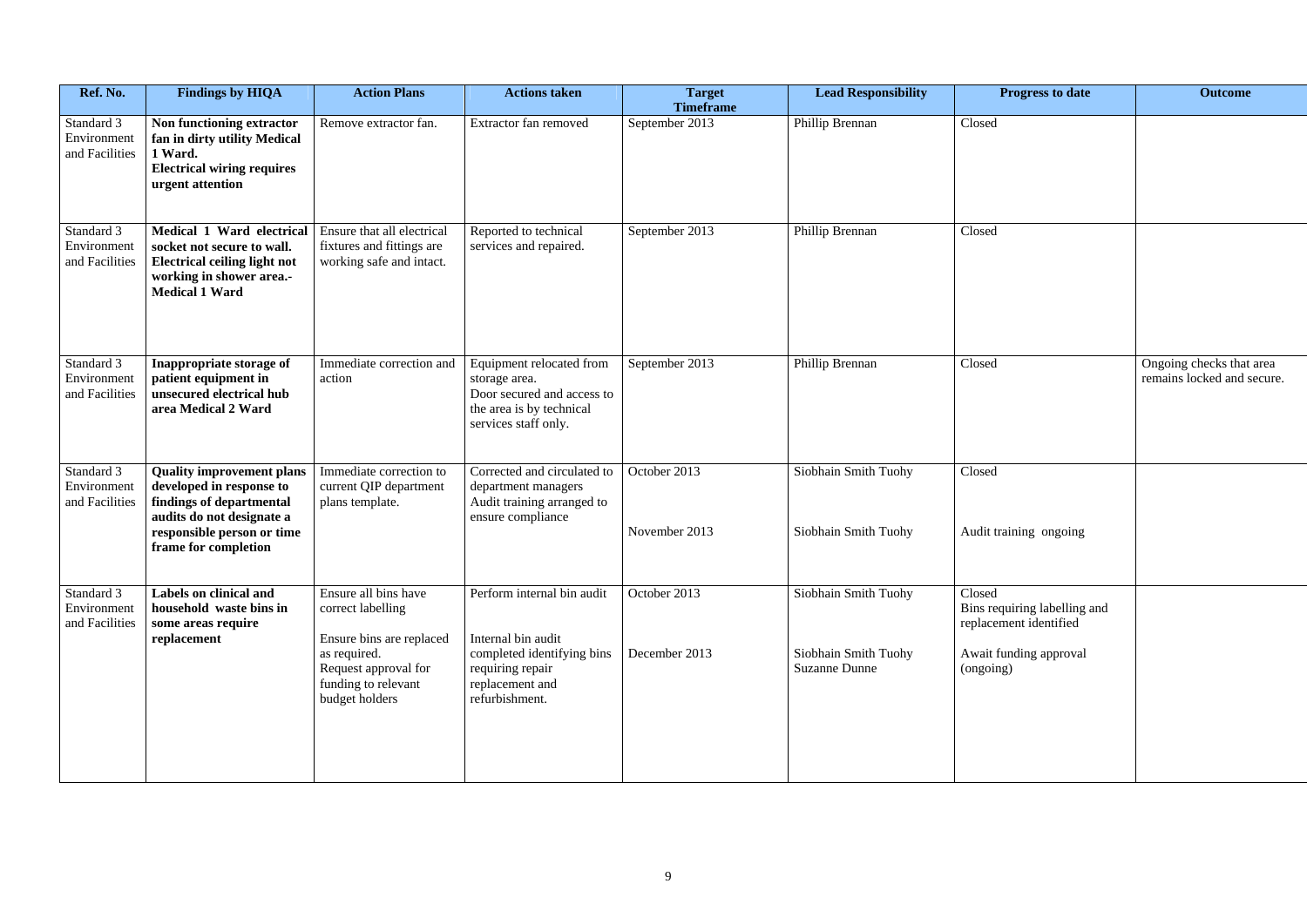| Ref. No.                                                  | <b>Findings by HIQA</b>                                                                                                                                                               | <b>Action Plans</b>                                                                                                                               | <b>Actions taken</b>                                                                                                         | <b>Target</b><br><b>Timeframe</b> | <b>Lead Responsibility</b>                                          | <b>Progress to date</b>                                                                  | <b>Outcome</b>                                                                                                            |
|-----------------------------------------------------------|---------------------------------------------------------------------------------------------------------------------------------------------------------------------------------------|---------------------------------------------------------------------------------------------------------------------------------------------------|------------------------------------------------------------------------------------------------------------------------------|-----------------------------------|---------------------------------------------------------------------|------------------------------------------------------------------------------------------|---------------------------------------------------------------------------------------------------------------------------|
| Standard 3<br>Environment<br>and Facilities<br>Management | Inappropriate storage of<br>healthcare risk waste at<br>department level -Medical<br>1 Ward                                                                                           | Internal holding bay for<br>ground floor to be<br>identified for healthcare<br>risk waste                                                         | Appropriate internal<br>storage facility identified<br>and provided.                                                         | October 2013                      | Phillip Brennan<br><b>ADONs</b><br>Louise Ryan (IPC Team)           | Closed<br>New collection schedules<br>implemented                                        | Ongoing monitoring, action<br>and evaluation by department<br>managers, IP&C and nursing<br>managers                      |
|                                                           |                                                                                                                                                                                       | Re-educate staff on the<br>segregation, storage,<br>collection and<br>transportation of<br>healthcare risk waste                                  | Ongoing healthcare risk<br>waste management<br>education sessions<br>provided by Infection<br>Prevention and Control<br>Team | October 2013                      | Louise Ryan<br>Barbara Slevin<br><b>ADON IPC team</b>               | Education provided in October<br>2103<br>Ongoing education sessions<br>provided to staff | Review in conjunction with the<br>ongoing Programme of<br><b>Infection Prevention and</b><br>Control education and audit. |
|                                                           |                                                                                                                                                                                       | Ongoing monitoring,<br>action and evaluation by                                                                                                   | Department audits<br>conducted.                                                                                              | Ongoing                           | <b>Clinical Nurse Managers</b><br>Barbara Slevin<br>ADON & IPC Team |                                                                                          |                                                                                                                           |
|                                                           |                                                                                                                                                                                       | Clinical Nurse Managers,<br>Regional Hygiene<br>Steering Group, Infection<br>prevention & Control.                                                | Peer audits conducted by<br>the Regional Hygiene<br>Steering Group.<br><b>External Audits (DGSA)</b><br>conducted annually)  |                                   |                                                                     |                                                                                          |                                                                                                                           |
| Standard 3<br>Environment<br>and Facilities               | Patient equipment O2<br>probe and temperature<br>monitoring device require<br>cleaning -Medical 1 Ward<br><b>Intravenous pump and</b><br>exterior surface of<br>resuscitation trolley | Immediate corrective<br>action.<br>Ensure all patient<br>equipment is cleaned<br>according to local<br>Guidelines & National<br>Standards         | Update Cleaning and<br>disinfection guidance in<br>accordance with National<br><b>Standards</b>                              | February 2014                     | Barbara Slevin<br>ADON & IPC Team                                   |                                                                                          | February 2014<br>February 2014                                                                                            |
|                                                           | <b>Medical 2 Ward</b>                                                                                                                                                                 | Ongoing monitoring,<br>action and evaluation by<br>Clinical Nurse managers,<br>Facilities management,<br>Infection prevention $&$<br>Control team |                                                                                                                              | November 2013                     | Barbara Slevin<br>ADON & IPC Team<br>Clinical Managers              | In progress                                                                              | Ongoing review as part of<br>department audit.                                                                            |
| Standard 3<br>Environment<br>and Facilities<br>Management | <b>Water outlet flushing</b><br>schedule did not<br>demonstrate twice weekly<br>flushing in high risk areas                                                                           | Redesign current flushing<br>template to ensure that<br>department manager<br>checks and co signs that<br>flushing occurred in all<br>areas       | Flushing template<br>redesigned to ensure that<br>flushing protocol is co<br>signed by department<br>manager                 | September 2013                    | Siobhain Smith Tuohy                                                | Closed                                                                                   |                                                                                                                           |
|                                                           |                                                                                                                                                                                       | Re-educate staff<br>regarding flushing of high<br>risk water outlets                                                                              | Information session to staff<br>on Legionella flushing<br>protocols                                                          | September 2013                    | Siobhain Smith Tuohy                                                | Closed                                                                                   | Ongoing monitoring, action<br>and evaluation by department,<br>hygiene and nursing managers                               |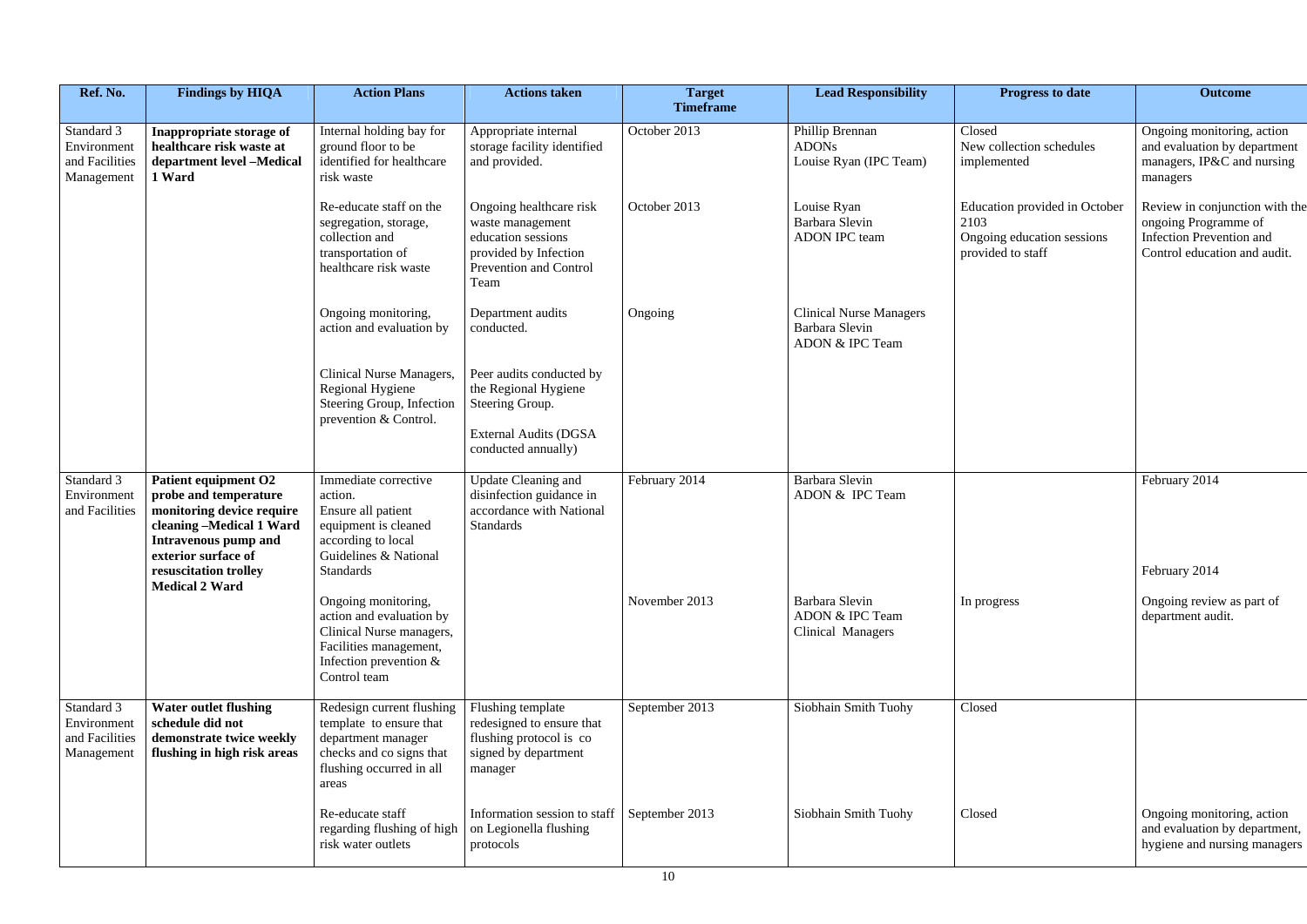| Ref. No.                                    | <b>Findings by HIQA</b>                                                         | <b>Action Plans</b>                                                                                                  | <b>Actions taken</b>                                                                            | <b>Target</b><br><b>Timeframe</b> | <b>Lead Responsibility</b>                    | <b>Progress to date</b> | <b>Outcome</b>                                                                     |
|---------------------------------------------|---------------------------------------------------------------------------------|----------------------------------------------------------------------------------------------------------------------|-------------------------------------------------------------------------------------------------|-----------------------------------|-----------------------------------------------|-------------------------|------------------------------------------------------------------------------------|
| Standard 3<br>Environment<br>and Facilities | <b>Shelving in cleaning</b><br>equipment room Medical 2<br>Ward requires repair | Arrange repair of<br>shelving in cleaning<br>equipment room Medical<br>2 Ward                                        | Reported to Phillip<br><b>Brennan Technical</b><br>Services                                     | December 2013                     | Phillip Brennan                               | Work in progress        | Ongoing monitoring, action<br>and evaluation by department<br>and nursing managers |
| Standard 3<br>Environment<br>and Facilities | <b>Uncontrolled access to</b><br>dirty utility room Medical<br>2 Ward           | Arrange for restricted<br>access system to be<br>placed on existing dirty<br>utility Medical 2 Ward                  | Restricted Access system<br>installed on door                                                   | November 2013                     | Phillip Brennan                               | Closed                  |                                                                                    |
|                                             |                                                                                 | Development works<br>commencing for new<br>dirty utility for area                                                    | <b>Works Commenced</b><br>October 2013                                                          | January 2014                      | Phillip Brennan                               | Work in progress        | Completion January 2014                                                            |
| Standard 3<br>Environment<br>and Facilities | <b>Uncontrolled access to</b><br>clean utility room Medical<br>$\vert 2 \vert$  | Limit access to authorised<br>personnel only.<br>Arrange for restricted<br>access system to be<br>placed on the door | Installation of restricted<br>access arranged.                                                  | November 2013                     | Phillip Brennan                               | Closed<br>November 2013 |                                                                                    |
|                                             |                                                                                 | Ensure that all storage<br>areas in clean utility<br>Medical 2 Ward are<br>locked                                    | All presses to have<br>lockable device and keys<br>available in clean utility<br>room medical 2 | November 2013                     | Phillip Brennan<br><b>CNMII Bridget Kelly</b> | Closed<br>November 2013 | Ongoing monitoring, action<br>and evaluation by department<br>and nursing managers |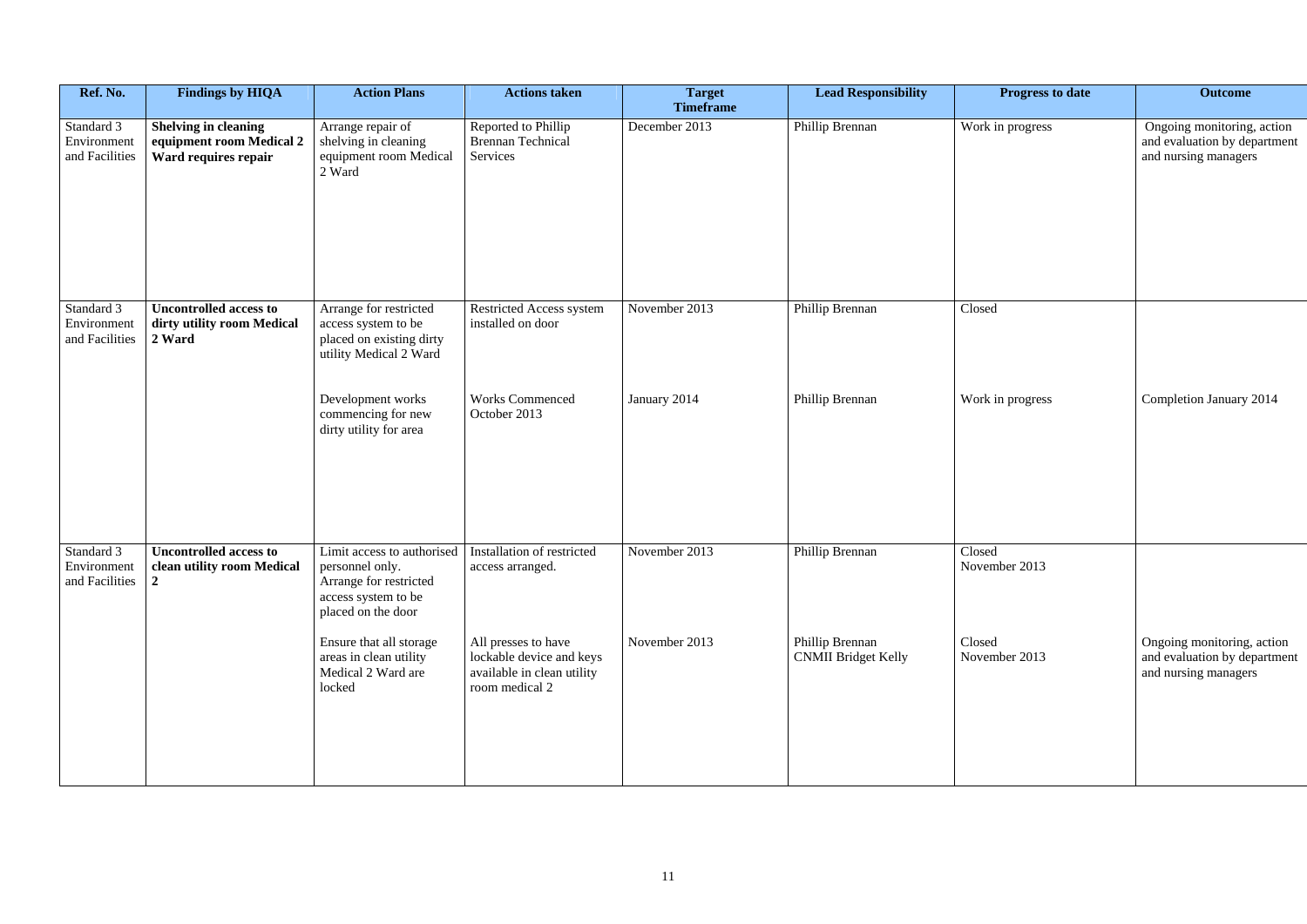| Ref. No.                      | <b>Findings by HIQA</b>                                                                                                 | <b>Action Plans</b>                                                                            | <b>Actions taken</b>                                                                                                                               | <b>Target</b><br><b>Timeframe</b> | <b>Lead Responsibility</b>                                              | <b>Progress to date</b>                                           | <b>Outcome</b>                                                                                                            |
|-------------------------------|-------------------------------------------------------------------------------------------------------------------------|------------------------------------------------------------------------------------------------|----------------------------------------------------------------------------------------------------------------------------------------------------|-----------------------------------|-------------------------------------------------------------------------|-------------------------------------------------------------------|---------------------------------------------------------------------------------------------------------------------------|
| Standard 6<br>Hand<br>Hygiene | <b>Staff failing to remove P.P.E</b><br>when leaving isolation area                                                     | Arrange Staff education<br>sessions regarding the<br>appropriate use of PPE                    | Infection Prevention &<br>Control to provide<br>education on the<br>management of PPE                                                              | October 2013 and Ongoing          | Barbara Slevin<br>ADON & IPC team                                       | Ongoing education sessions<br>provided to staff                   | Review in conjunction with the<br>ongoing Programme of<br><b>Infection Prevention and</b><br>Control education and audit. |
| Standard 6<br>Hand<br>Hygiene | <b>Black mould like substance</b><br>visible on the area between<br>the sink and splash back<br>surface -Medical 1 Ward | Immediate corrective<br>action taken                                                           | Clinical hand Wash Basins<br>cleaned and repaired                                                                                                  | September 2013                    | Phillip Brennan                                                         | Closed                                                            | Ongoing monitoring, action<br>and evaluation by department<br>and Clinical nurse managers                                 |
|                               |                                                                                                                         | Cleaning records for all<br>patient areas to be co-<br>signed by department<br>manager.        | Cleaning records for<br>medical department areas<br>completed<br>Revised cleaning records to<br>be checked and co signed<br>by department managers | November 2013                     | Ann Starr McDonagh<br>Siobhain McLoughney<br><b>Department Managers</b> | Cleaning records completed for<br>implementation November<br>2013 |                                                                                                                           |
|                               |                                                                                                                         | Ongoing monitoring,<br>action and evaluation by<br>department, hygiene and<br>nursing managers | As per department audit<br>schedules                                                                                                               |                                   | <b>Department Managers</b>                                              | Closed                                                            |                                                                                                                           |
| Standard 6<br>hand<br>hygiene | <b>Absence of hand hygiene</b><br>advisory information at<br>hand hygiene stations                                      | Ensure that all<br>departments have<br>appropriate and adequate                                | Hand hygiene posters<br>distributed to all<br>departments                                                                                          | October 2013                      | Barbara Slevin<br>ADON IPC team<br><b>Department Managers</b>           | Closed                                                            | Department managers to<br>inform Infection prevention<br>and control of ongoing signage                                   |
|                               |                                                                                                                         | hand hygiene posters<br>displayed                                                              |                                                                                                                                                    |                                   |                                                                         |                                                                   | needs.                                                                                                                    |